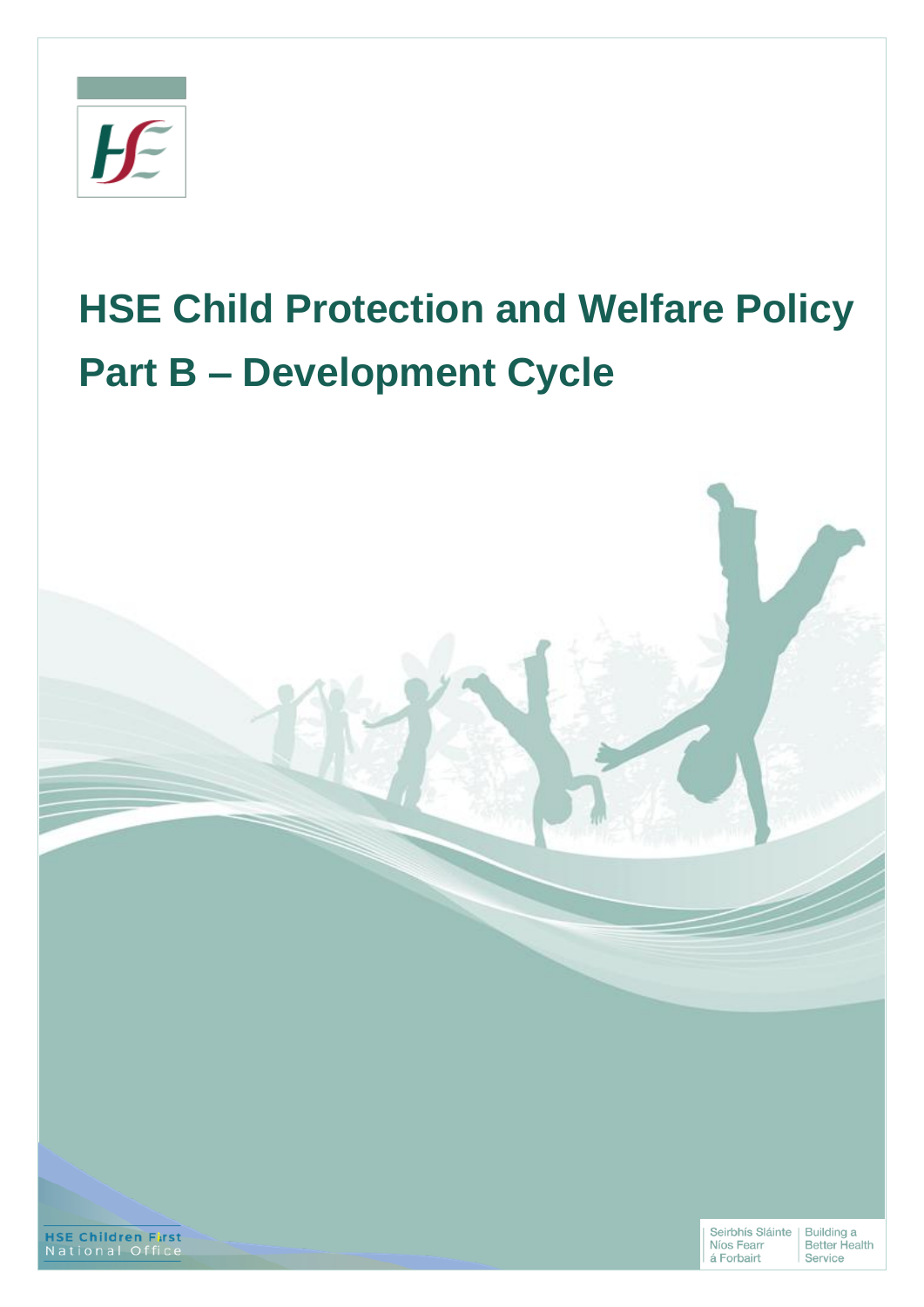| $H^{\varepsilon}$           |                                |                                                                                                             |                                       |  |
|-----------------------------|--------------------------------|-------------------------------------------------------------------------------------------------------------|---------------------------------------|--|
|                             |                                | <b>HSE Child Protection and Welfare Policy</b>                                                              |                                       |  |
|                             |                                | [Part B – Development Cycle]                                                                                |                                       |  |
| This document is a:         |                                |                                                                                                             |                                       |  |
| Policy                      | $\sqrt{ }$<br>Procedure        | Protocol<br>$\sqrt{ }$                                                                                      | Guideline                             |  |
| ional O                     |                                |                                                                                                             |                                       |  |
| <b>Title of PPPG</b>        | <b>Development Group:</b>      | Children First National Office CPW Policy Review Group                                                      |                                       |  |
| Approved by:                |                                | Executive Management Team $-8th$ October 2019                                                               |                                       |  |
| <b>Reference Number:</b>    |                                | CFNO 002/2019<br>Part B                                                                                     |                                       |  |
|                             |                                | [Note: the HSE Child Protection and Welfare Policy & Procedure<br>[Part A – staff guide] is available here] |                                       |  |
| Version Number:             |                                | 2.0                                                                                                         |                                       |  |
| <b>Publication Date:</b>    |                                | 14th November 2019                                                                                          |                                       |  |
| Date for revision:          |                                | October 2022                                                                                                |                                       |  |
| <b>Electronic Location:</b> |                                | /www.hse.ie/eng/services/list/2/primarycare/childrenfirst/reso                                              |                                       |  |
|                             |                                | urces/developmentalcycle.pdf                                                                                |                                       |  |
| <b>Version</b>              | <b>Date</b><br><b>Approved</b> | List section numbers changed                                                                                | <b>Author</b>                         |  |
| $\mathbf{1}$                | 28/09/16                       | Full revision of 2016 Policy                                                                                | <b>Children First National Office</b> |  |
|                             |                                |                                                                                                             |                                       |  |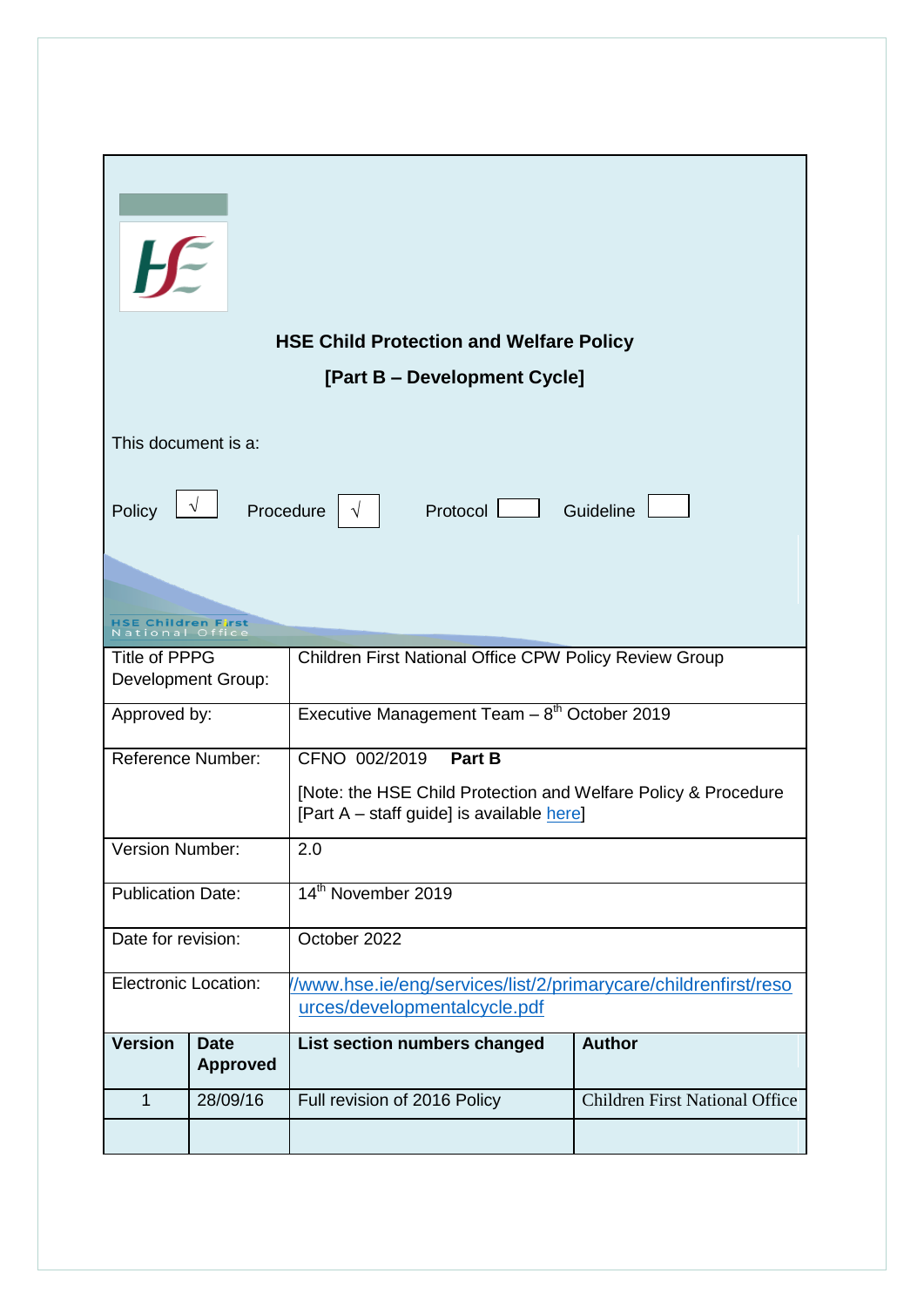This is a controlled document: While this document may be printed the electronic version posted on the website is the controlled copy and can only be guaranteed for 24 hours after downloading.

## **Contents**

| 1.1 |       |                                                                           |  |
|-----|-------|---------------------------------------------------------------------------|--|
| 1.2 |       |                                                                           |  |
|     | 1.2.1 |                                                                           |  |
|     | 1.2.2 |                                                                           |  |
| 1.3 |       |                                                                           |  |
| 1.4 |       |                                                                           |  |
| 1.5 |       |                                                                           |  |
| 1.6 |       |                                                                           |  |
| 1.7 |       |                                                                           |  |
|     | 1.7.1 |                                                                           |  |
|     | 1.7.2 |                                                                           |  |
|     | 1.7.3 |                                                                           |  |
|     |       | 2. Development of HSE Child Protection and Welfare Policy and Procedure 8 |  |
| 2.1 |       |                                                                           |  |
| 2.2 |       |                                                                           |  |
| 2.3 |       |                                                                           |  |
| 2.4 |       | Process the PPPG Development Group used to formulate the                  |  |
| 2.5 |       |                                                                           |  |
| 2.6 |       | Resources necessary to implement the PPPG recommendations  9              |  |
| 2.7 |       |                                                                           |  |
|     |       |                                                                           |  |
| 3.1 |       |                                                                           |  |
| 3.2 |       | Method for assessing the PPPG in meeting the standards outlined in the    |  |
| 3.3 |       |                                                                           |  |
| 3.4 |       |                                                                           |  |
|     |       |                                                                           |  |
| 4.1 |       |                                                                           |  |
|     |       |                                                                           |  |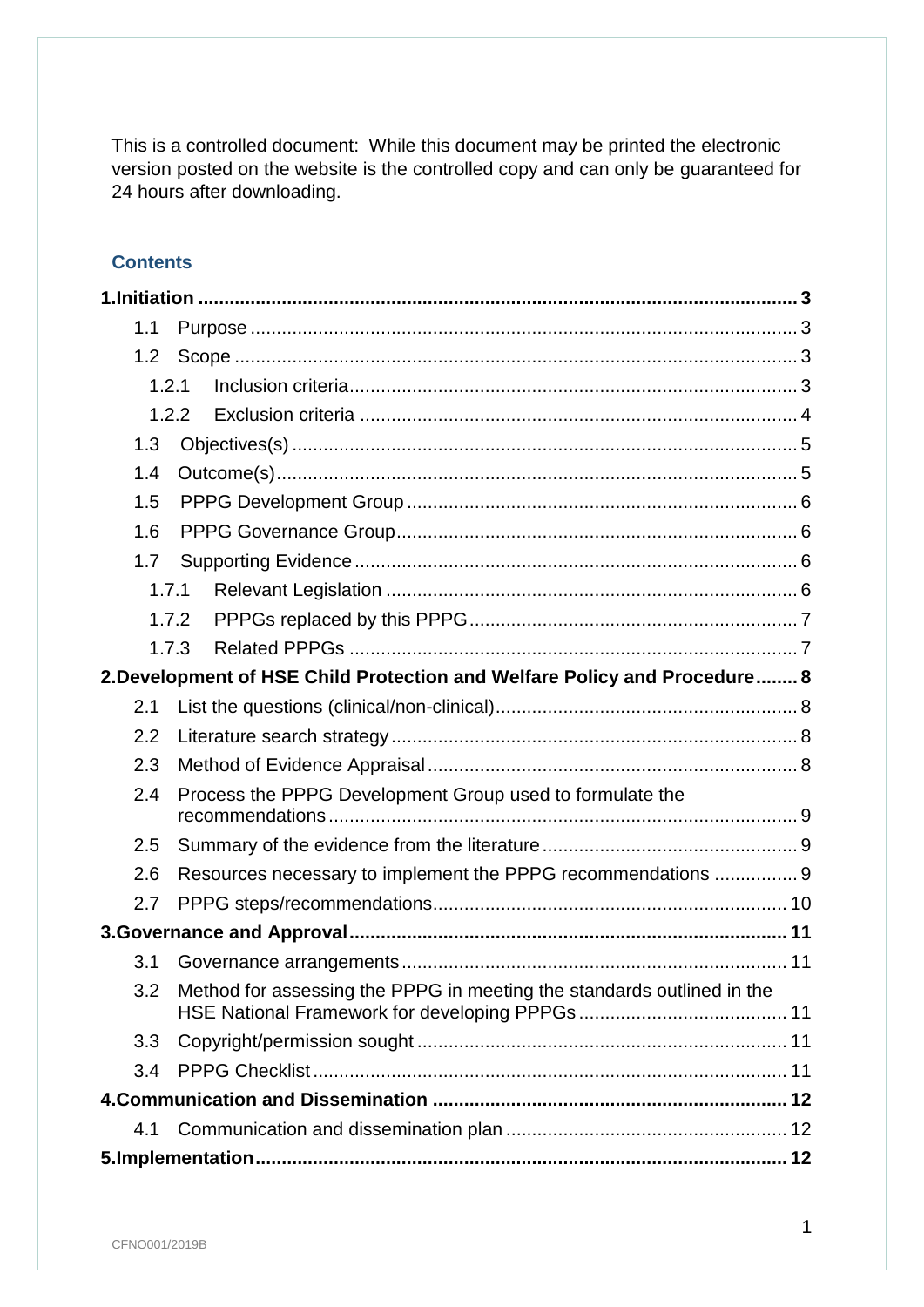| 5.3 Education/training required to implement this policy and procedures 13 |  |
|----------------------------------------------------------------------------|--|
| 5.4 Lead person(s) responsible for the Implementation of this Policy and   |  |
|                                                                            |  |
|                                                                            |  |
|                                                                            |  |
| 7.2 Method for amending the PPPG if new evidence emerges  14               |  |
|                                                                            |  |
|                                                                            |  |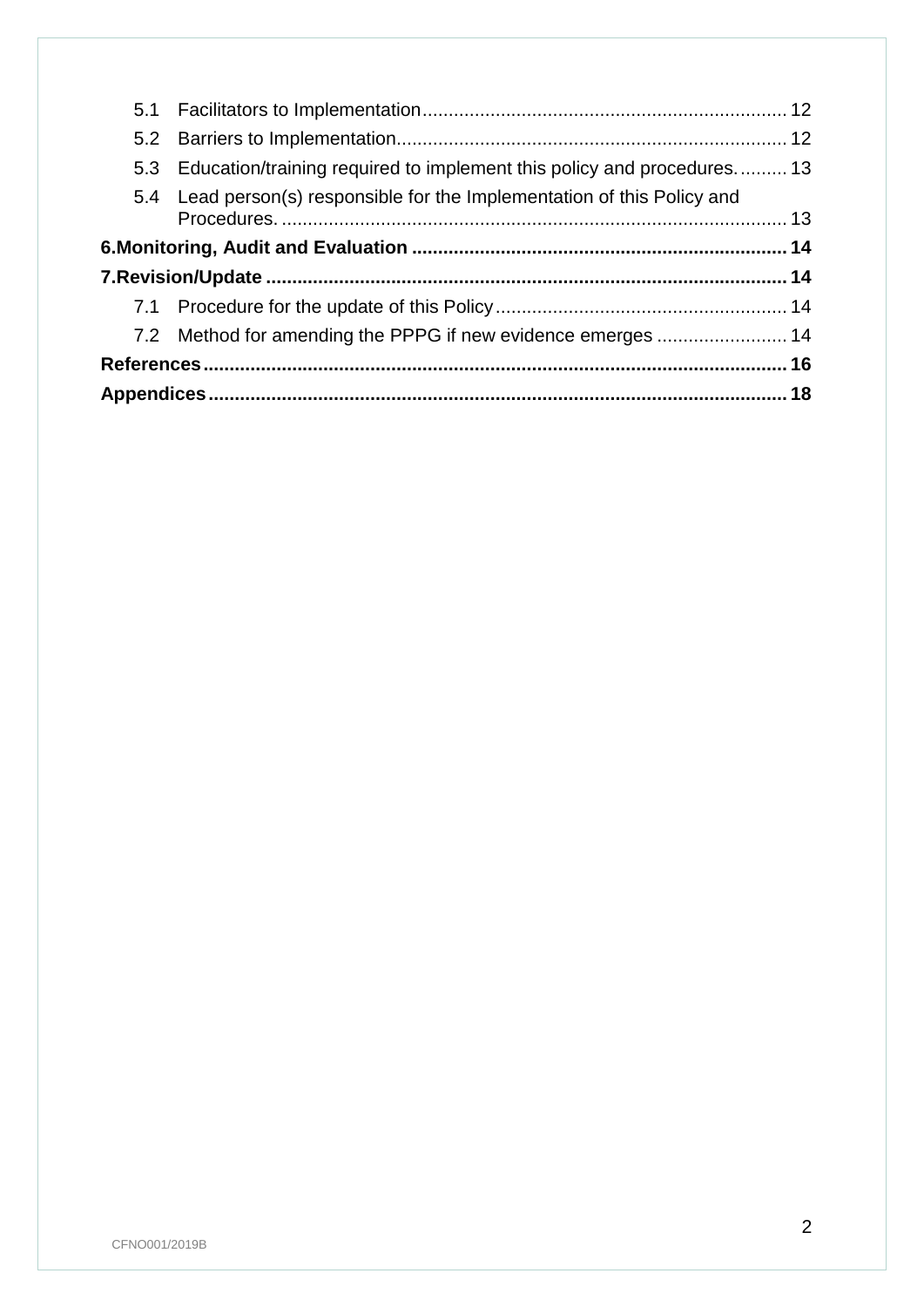## <span id="page-4-0"></span>**1. Initiation**

## <span id="page-4-1"></span>**1.1 Purpose**

The safety, welfare and development of children and young people is a core objective and key priority of the HSE. Every staff member has a responsibility and duty of care to ensure that every child/young person availing of and or attending our service is safe and protected from harm (physical/emotional/sexual abuse or neglect). The Children First Act 2015 also places legal responsibilities on organisations and certain professionals in relation to the protection of children from harm.

The HSE Child Protection and Welfare Policy has been developed to promote safe environments for children and young people; provide clarity and support to staff in relation to their roles and responsibilities and procedures to be taken if they have a child protection or welfare concern. It is one of a suite of safeguarding policies in the HSE that serve to provide strong protections to children and young people against the risk of harm.

## <span id="page-4-2"></span>**1.2 Scope**

## <span id="page-4-3"></span>**1.2.1 Inclusion criteria**

The policy applies to the following categories of staff/teams/services:

| <b>HSE staff</b>      | The policy applies to all HSE staff across all HSE children     |
|-----------------------|-----------------------------------------------------------------|
|                       | and/or adult based services and in HSE                          |
|                       | administrative/corporate settings. (see glossary for definition |
|                       | of staff), with the exception of those identified in 1.2.2      |
|                       | below.                                                          |
|                       |                                                                 |
| <b>Contracted and</b> | The policy applies to any contracted or Agency staff working    |
| <b>Agency Staff</b>   | for the HSE. Contracted or Agency staff should also follow      |
| Working in the        | any directions specified by their employing organisation,       |
| <b>HSE</b>            | such as notifying their agency line management where they       |
|                       | report a child protection or welfare concern to Tusla, or       |
|                       |                                                                 |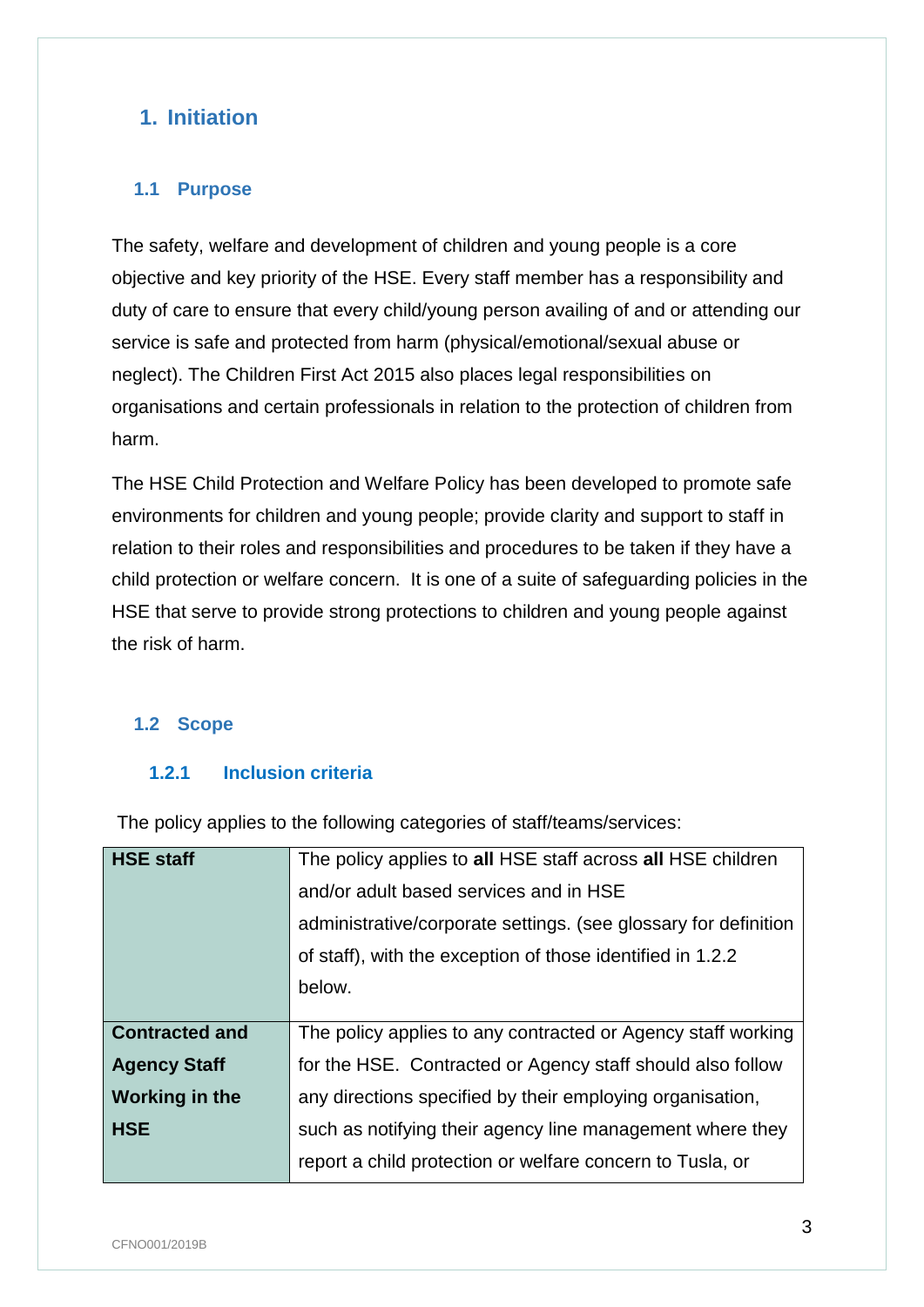|                          | where a decision is made not to report a concern.            |
|--------------------------|--------------------------------------------------------------|
| <b>HSE Staff working</b> | The policy applies to all staff (of HSE and HSE funded       |
| in HSE led Multi-        | voluntary organisations) on HSE led multi-agency teams for   |
| <b>Agency Teams</b>      | the purpose of their work within the multi-agency team only. |
|                          |                                                              |

## <span id="page-5-0"></span>**1.2.2 Exclusion criteria**

This policy does not apply to the following categories of staff/teams/services:

| <b>HSE Staff working</b>  | HSE staff who work in external services should follow the     |
|---------------------------|---------------------------------------------------------------|
| in external               | relevant Child Safeguarding Policies of the external          |
| <b>Services including</b> | organisation and inform their HSE line manager/supervisor     |
| <b>HSE Funded,</b>        | when they report a child protection or welfare concern to     |
| <b>Voluntary Agency</b>   | Tusla, or where a decision is made not to report a concern.   |
| led Multiagency           | This includes HSE staff working in a multi-agency team        |
| <b>Teams</b>              | managed by a partner agency.                                  |
|                           | Where a staff member of a multi-agency team has a child       |
|                           | protection or welfare concern that does not relate to a child |
|                           | under the multi-agency team caseload, the reporting           |
|                           | procedure in the employing organisation should be followed.   |
|                           |                                                               |
| <b>HSE Funded and</b>     | HSE funded and contracted services, as set out in their       |
| <b>Contracted</b>         | Service Arrangement with the HSE, are required to be          |
| <b>Services</b>           | compliant with Children First legislation and guidance. HSE   |
|                           | funded and contracted services should have a child            |
|                           | protection and welfare policy that is consistent with the     |
|                           | guiding principles outlined in this policy. These services    |
|                           | may adopt or adapt the HSE Child Protection and Welfare       |
|                           | Policy to meet their needs, with the exception of the role of |
|                           | a Designated Officer as this role applies only to specified   |
|                           | staff in the HSE, Tusla or An Garda Síochána.                 |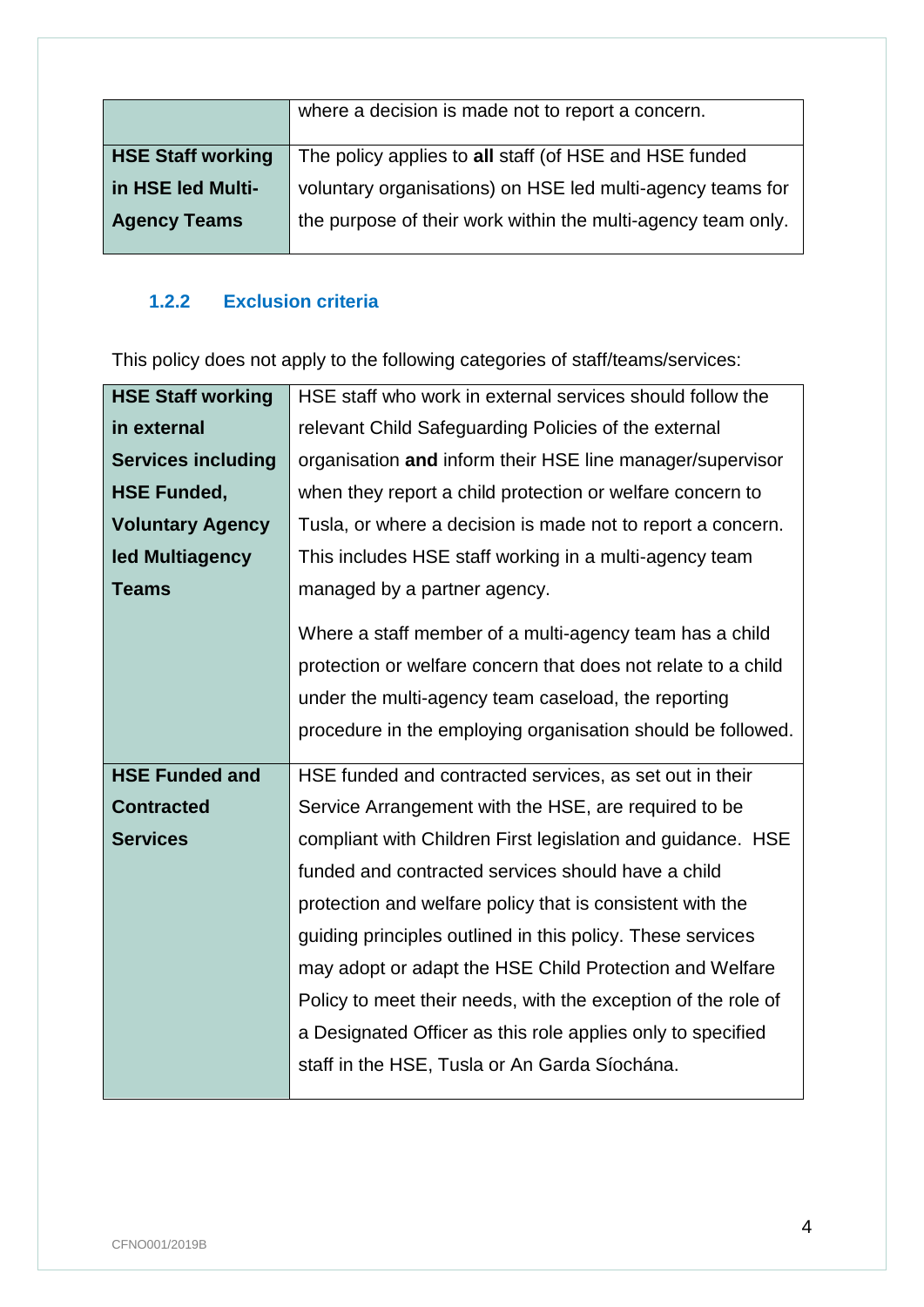## <span id="page-6-0"></span>**1.3 Objectives(s)**

The objectives of the policy are to:

- Promote safe environments for children and young people attending, or who come to the attention of, HSE services.
- Inform staff of their roles and responsibilities in relation to implementing all aspects of Children First legislation, guidance, best practice and HSE policy requirements.
- Assist staff to understand how to recognise, respond to, and report child protection and welfare concerns in line with clear procedures.
- Provide staff with further information in relation to recognising signs of abuse that may be of particular relevance in the healthcare sector.

## <span id="page-6-1"></span>**1.4 Outcome(s)**

The policy will be successful where:

- $\triangleright$  All HSE staff understand that they have a responsibility to protect children and young people from harm.
- $\triangleright$  All HSE staff are aware of their roles within the HSE, in relation to protecting children and young people from harm and what procedures must be followed.
- $\triangleright$  Children and young people are safe whilst availing of, or attending a HSE service and, where possible, are protected from any risk of harm at anytime.
- $\triangleright$  The best interests and safety of children is always a priority when dealing children and their families.
- $\triangleright$  Suspected child protection or welfare concerns are reported to Tusla; and
- $\triangleright$  Record keeping procedures for child protection and welfare concerns are adhered to.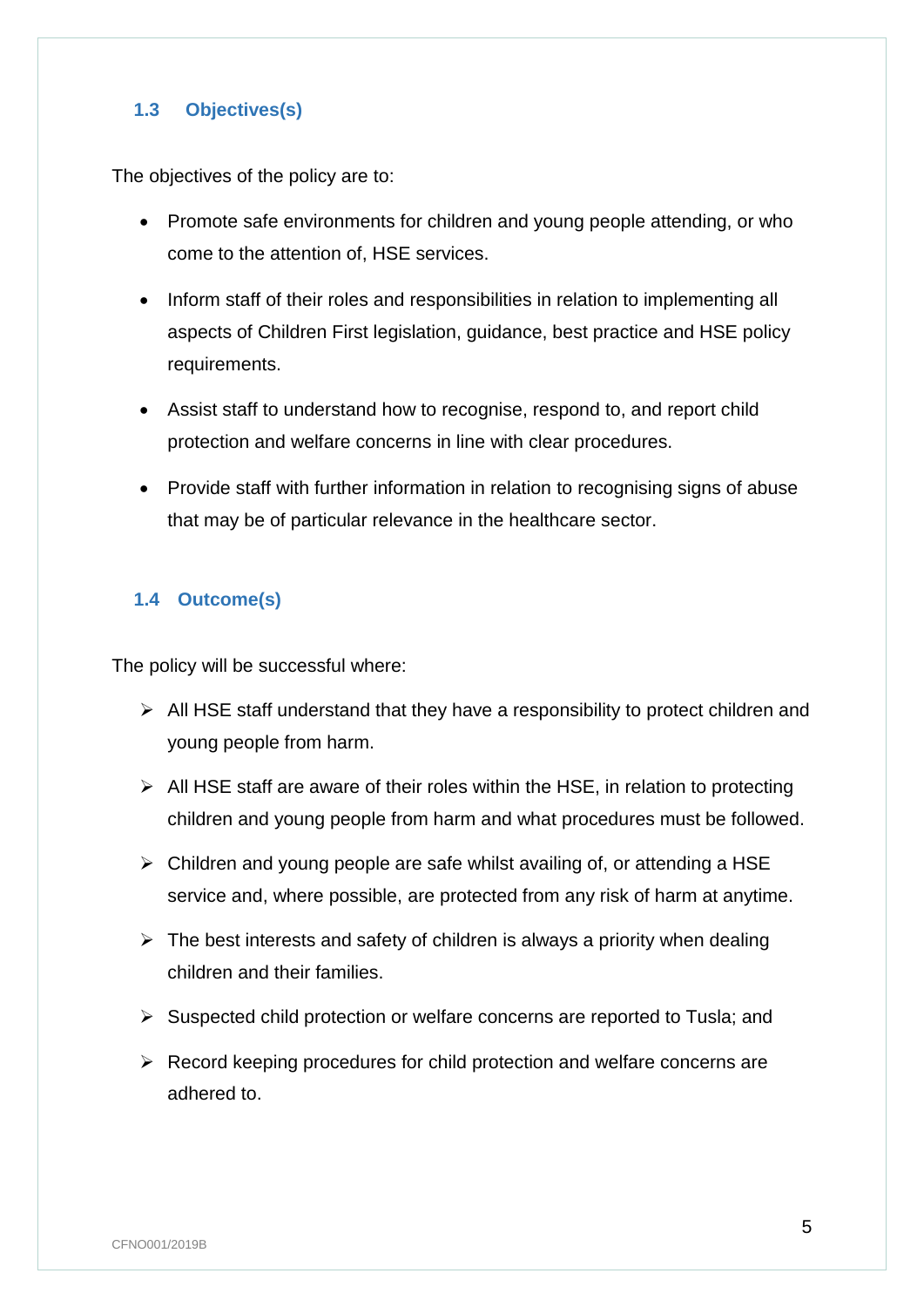#### <span id="page-7-0"></span>**1.5 PPPG Development Group**

The policy required a PPPG Development Group to be in place (See membership in Appendix I). Each member of the Development Group was required to sign a Conflict of Interest Declaration Form, a copy of which is available, on request.

#### <span id="page-7-1"></span>**1.6 PPPG Governance Group**

The policy document was consulted on using the existing Children First Governance Structures 2018 as a mechanism for circulation to relevant stakeholders. Union input was sought via the Joint Information and Consultation Forum. External input and clarification, as required, was sought from the Child and Family Agency (Tusla). The policy document was reviewed by the HSE Children First Lead, prior to submission to the HSE Commissioning Oversight Group and Executive Management Team for approval. A copy of the approval is available, on request.

#### <span id="page-7-2"></span>**1.7 Supporting Evidence**

Many of the principles of best practice which underpin the Child Protection and Welfare PPPG derive from the learning from serious case enquiries, reports and reviews over the past 30 years. This learning has also influenced legislation and National Guidance in relation to child welfare and protection policy in Ireland, which is based on a legal framework provided primarily by the Child Care Act 1991 and the Children First Act 2015. Reporting responsibilities are further informed by Children First National Guidance (2017), the Protections for Persons Reporting Abuse Act 1998 and the Criminal Justice Acts (2006 and 2012).

## <span id="page-7-3"></span>**1.7.1 Relevant Legislation**

- [Child Care Act, 1991](http://www.irishstatutebook.ie/eli/1991/act/17/enacted/en/html?q=Child+Care+Act&years=1991)
- ▶ [Protections for Persons Reporting Child Abuse Act 1998](http://www.irishstatutebook.ie/eli/1998/act/49/enacted/en/html)
- $\triangleright$  Data Protection Acts [1988](http://www.irishstatutebook.ie/eli/1988/act/25/enacted/en/html) and [2003](http://www.irishstatutebook.ie/eli/2003/act/6/enacted/en/html)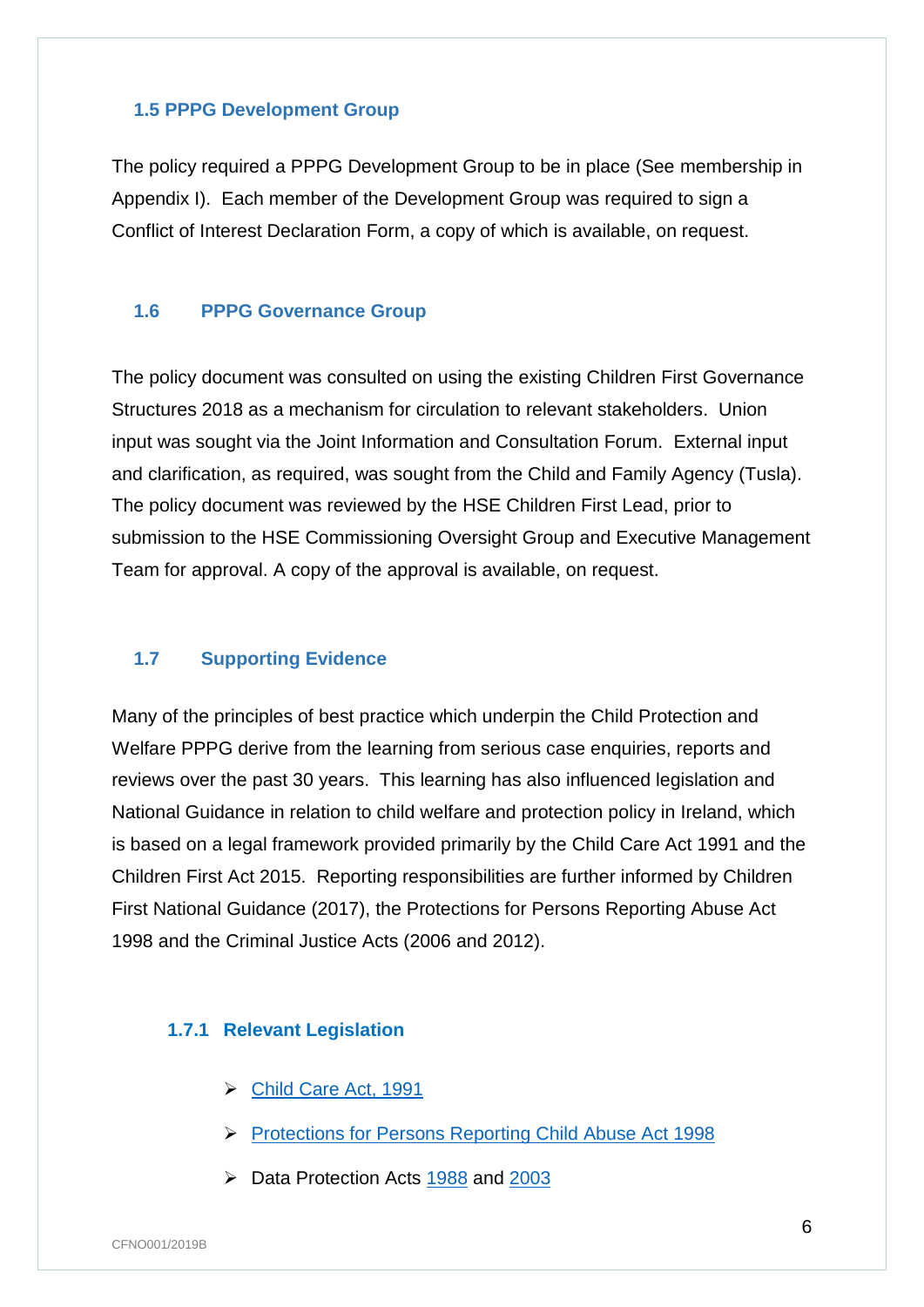- [General Data Protection Regulation 2018](https://eur-lex.europa.eu/legal-content/EN/TXT/?uri=CELEX:02016R0679-20160504)
- [Criminal Justice Act \(Reckless Endangerment of Children \)2006](http://www.irishstatutebook.ie/eli/2006/act/26/enacted/en/print)
- [Criminal Justice \(Withholding of Information on Offences against](http://www.irishstatutebook.ie/eli/2012/act/24/enacted/en/html)  [Children and Vulnerable Persons\) Act 2012](http://www.irishstatutebook.ie/eli/2012/act/24/enacted/en/html)
- [Criminal Justice \(Female Genital Mutilation\) Act 2012](http://www.irishstatutebook.ie/eli/2012/act/11/section/2/enacted/en/html)
- ▶ National Vetting Bureau (Children and Vulnerable Persons) Acts [2012](http://www.irishstatutebook.ie/eli/2012/act/47/enacted/en/html) - [2016](http://www.irishstatutebook.ie/eli/2016/si/214/made/en/print)
- [Protected Disclosures Act 2014](http://www.irishstatutebook.ie/eli/2014/act/14/enacted/en/html)
- [Children First Act 2015](http://www.irishstatutebook.ie/eli/2015/act/36/enacted/en/html)
- [Criminal Law \(Sexual Offences\) Act 2017](http://www.irishstatutebook.ie/eli/2017/act/2/enacted/en/html)
- ▶ [Domestic Violence Act 2018](http://www.irishstatutebook.ie/eli/2018/act/6/enacted/en/html)

## <span id="page-8-0"></span>**1.7.2 PPPGs replaced by this PPPG**

This PPPG replaces the HSE Child Protection and Welfare Policy 2016 in full.

#### <span id="page-8-1"></span>**1.7.3 Related PPPGs**

- [Children First National Guidance for the Protection and Welfare of](https://www.hse.ie/eng/services/list/2/primarycare/childrenfirst/children-first-national-guidance.html)  [Children \(2017\).](https://www.hse.ie/eng/services/list/2/primarycare/childrenfirst/children-first-national-guidance.html)
- **EXECOPED AT A SET CORPORED CHILD STATE CORPORATION**
- **EXECTE Policy on Record Retention Periods 2013.**
- [HSE Standards and Recommended Practices for Healthcare](http://www.hse.ie/eng/about/Who/qualityandpatientsafety/safepatientcare/healthrecordsmgt/Healthcare_Records_Management.html)  [Records Management 2007.](http://www.hse.ie/eng/about/Who/qualityandpatientsafety/safepatientcare/healthrecordsmgt/Healthcare_Records_Management.html)
- ▶ [Data Protection: It's Everyone's Responsibility –](https://www.hse.ie/eng/services/yourhealthservice/info/dp/dpstaffguide.pdf) An Introductory [Guide for Health Service Staff 2018.](https://www.hse.ie/eng/services/yourhealthservice/info/dp/dpstaffguide.pdf)
- [Child Protection and Welfare Practice Handbook \(HSE\) 2011.](https://www.tusla.ie/uploads/content/CF_WelfarePracticehandbook.pdf)
- [Child Protection and Welfare Practice Handbook 2 \(Tusla\) 2019.](https://www.tusla.ie/uploads/content/CF_WelfarePracticehandbook.pdf)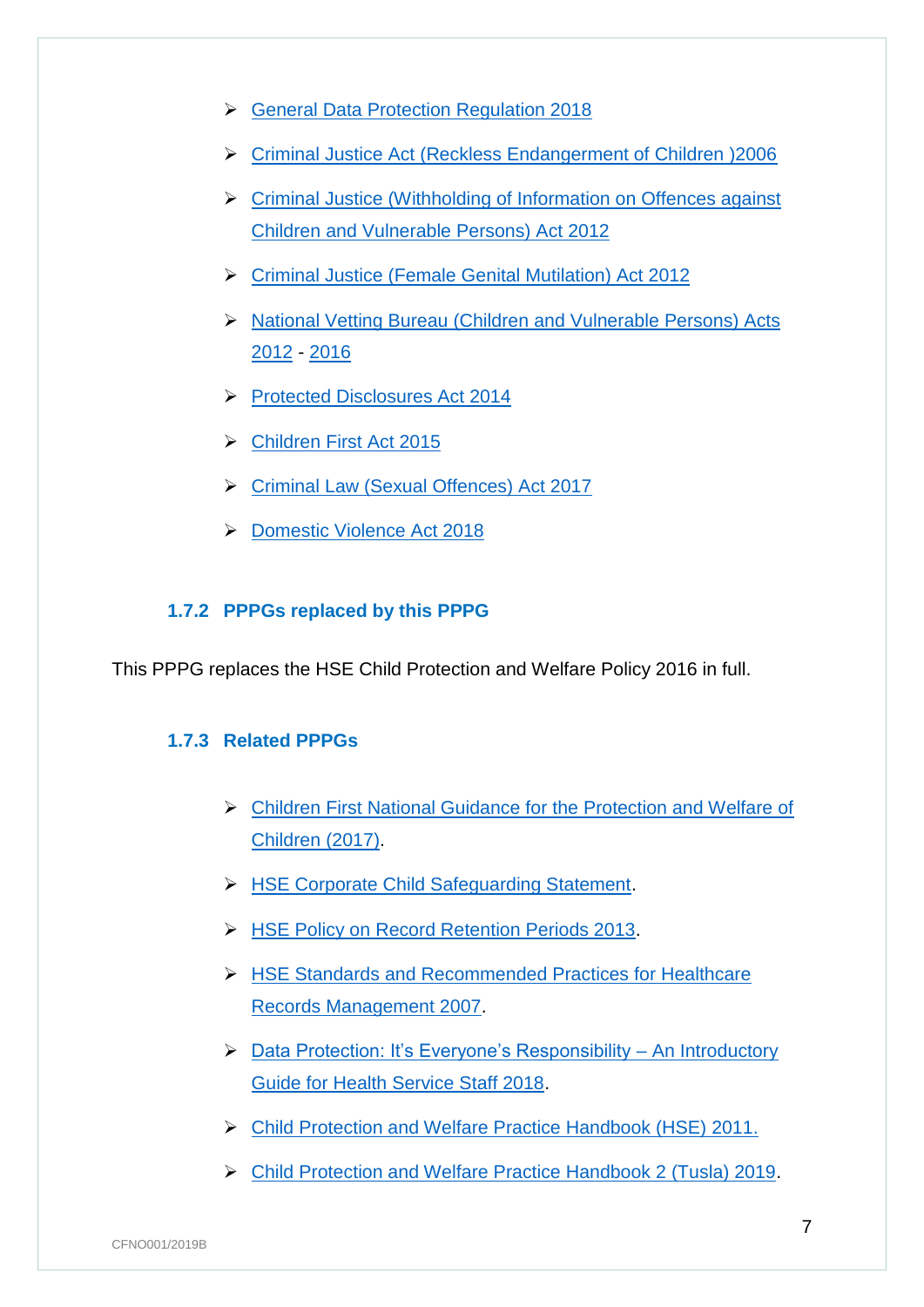## <span id="page-9-0"></span>**2. Development of HSE Child Protection and Welfare Policy and Procedure**

## <span id="page-9-1"></span>**2.1 List the questions (clinical/non-clinical)**

- $\triangleright$  What internal procedures are required in order to implement Children First guidance and legislation?
- $\triangleright$  What roles and responsibilities are required to support full implementation and compliance with Children First guidance and legislation across all HSE services?
- $\triangleright$  What guidance is required to support sufficient understanding for HSE Staff to implement their roles and responsibilities?

## <span id="page-9-2"></span>**2.2 Literature search strategy**

Much of the related literature in terms of legislation and guidance was previously compiled for the HSE Child Protection and Welfare Policy 2016. The current revision includes review of:

- Children First National Guidance for the Protection and Welfare of Children (2017);
- Children First Act 2015 (fully commenced on 11/12/17);
- > Tusla Children First support documents, and
- $\triangleright$  Related HSE procedures, for example, the HSE Corporate Child Safeguarding Statement.

## <span id="page-9-3"></span>**2.3 Method of Evidence Appraisal**

In terms of applying the new evidence to practice, much of this policy has been informed by (i) legal requirements, and (ii) national guidance. Where matters relate to legislation, procedures have been reviewed in accordance with the law. In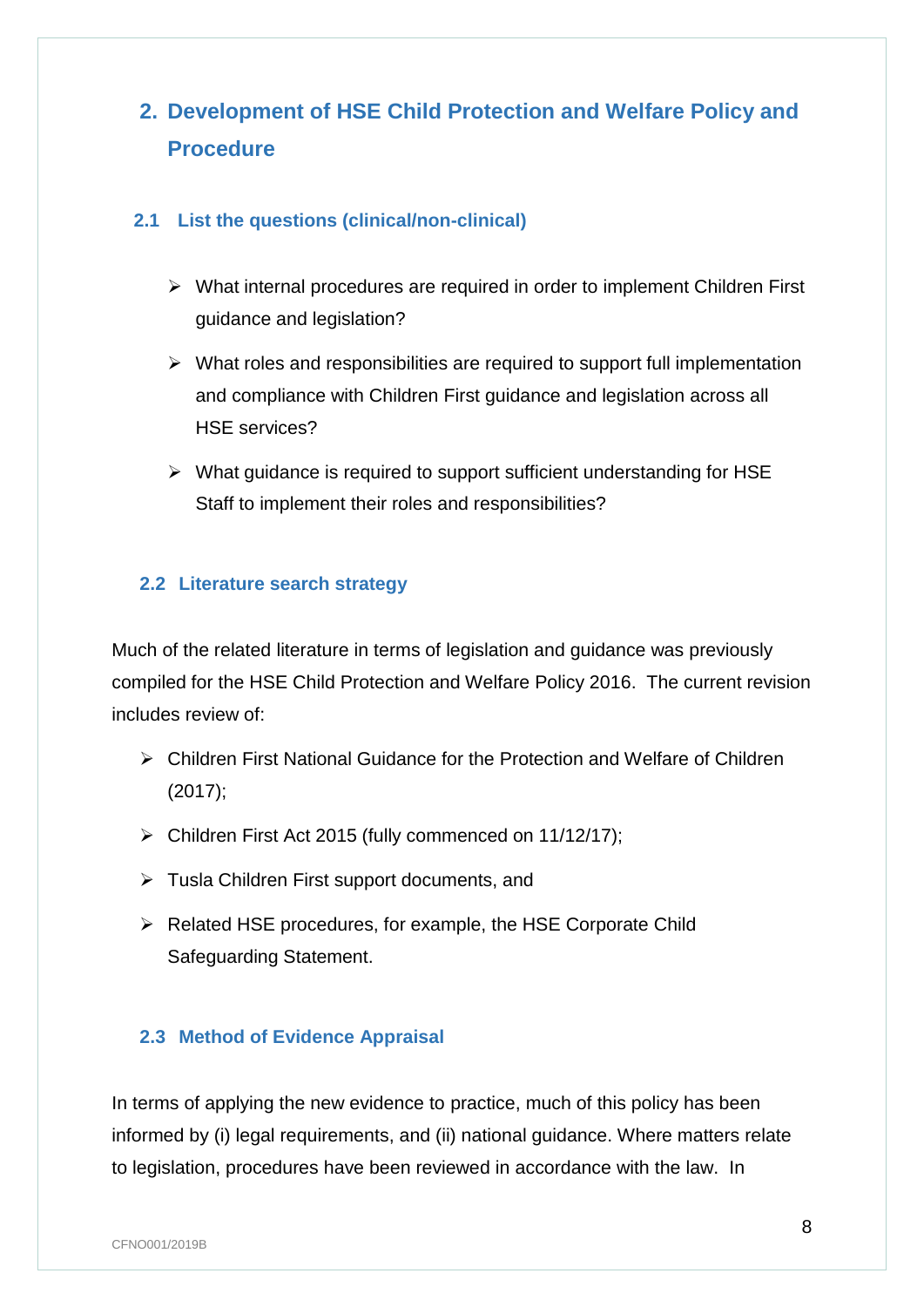matters of guidance, procedures have been considered and applied in the context of best practice principles to ensure the effective implementation of Children First guidance and legislation.

## <span id="page-10-0"></span>**2.4 Process the PPPG Development Group used to formulate the recommendations**

The HSE Child Protection and Welfare Policy 2016 was developed in consultation with relevant stakeholders including key operational services within the HSE, and relevant Trade Unions. The current revision has been carried out by the HSE Children First National Office, with feedback provided by the HSE Children First Oversight Committee, HSE Children First Implementation/Steering Committees, a number of key services in the HSE and the Trade Unions via the Joint Information and Consultation Forum. Feedback and recommendations received during the review process informed the revision of this version of the policy (Part A and B).

## <span id="page-10-1"></span>**2.5 Summary of the evidence from the literature**

See section 1.7 above.

## <span id="page-10-2"></span>**2.6 Resources necessary to implement the PPPG recommendations**

It is HSE policy that all child protection or welfare concerns should be reported to the appropriate authority with statutory responsibility for same. Legislation has been enacted and national guidance has been updated to provide clarity in relation to legal obligations and best practice in recognising and reporting concerns of harm or abuse of a child. The implementation of this policy will be supported by various methods:

- The policy will be circulated widely across the HSE and Staff will have the opportunity to attend a range of briefings that will be held across CHO areas.
- The policy will be published on the HSE Children First website
- An online briefing of the policy will be made available on the HSE Children First website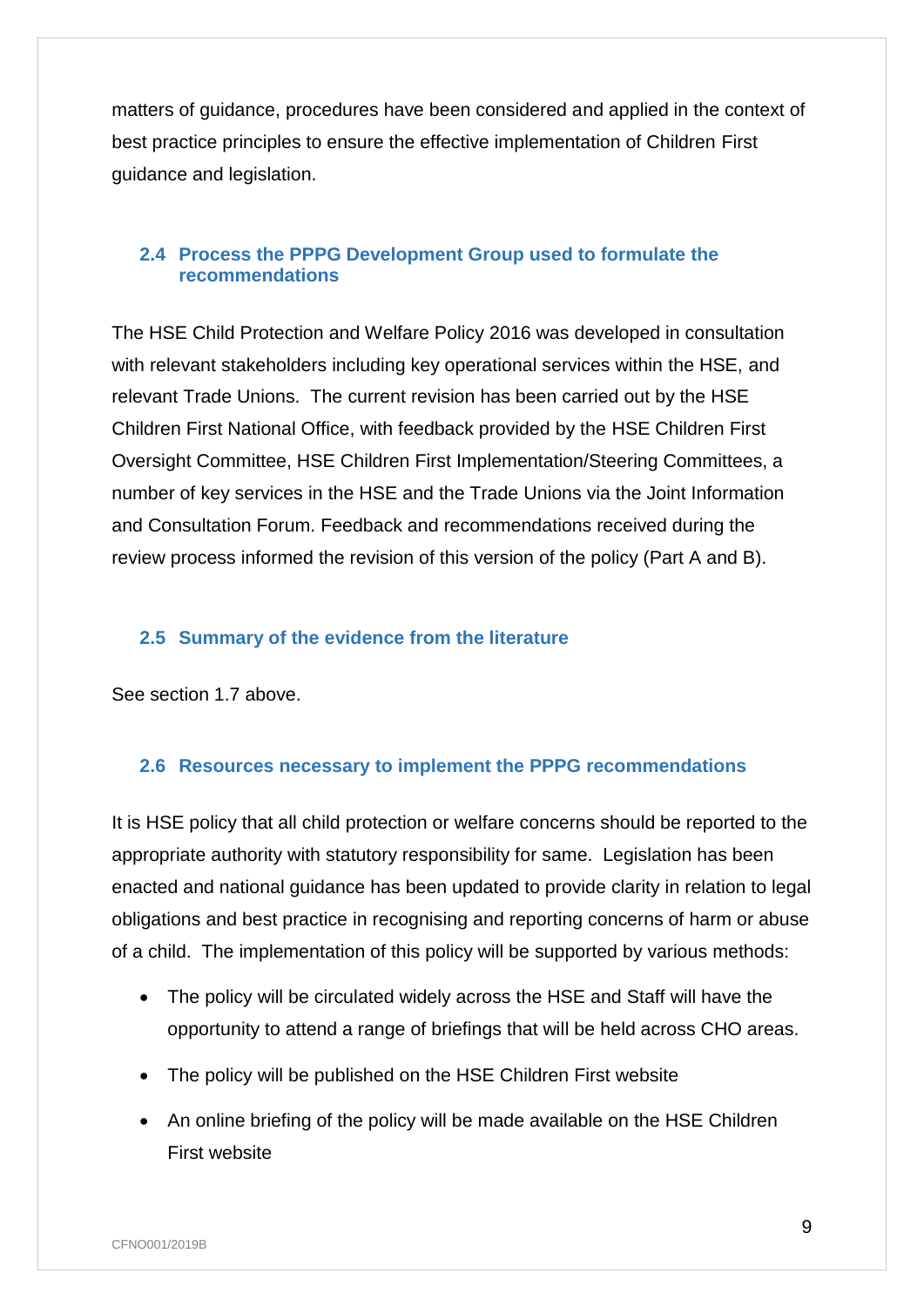- New staff will be introduced to the policy as part of their induction process.
- In addition, key aspects of the policy are incorporated into the HSELanD training programme "An Introduction to Children First" which is mandatory for all staff.
- Other training needs will be identified as required by a training needs analysis conducted by the [HSE Children First National Office](https://www.hse.ie/eng/services/list/2/primarycare/childrenfirst/contactus/contactus.html) and through communications across HSE Children First governance structures.

## <span id="page-11-0"></span>**2.7 PPPG steps/recommendations**

Part A of the policy provides clear procedures in relation to the following:

- Roles and responsibilities in relation to the management of child protection and welfare concerns in the HSE of the following:
	- o All staff;
	- o Line Managers;
	- o Senior Management;
	- o Mandated Persons; and
	- o Designated Officers.
- Reporting of child protection and welfare concerns in the HSE.
- Record Keeping Procedures for Child Protection and Welfare Concerns.
- Information Sharing Procedures and Confidentiality.
- Reporting Guidance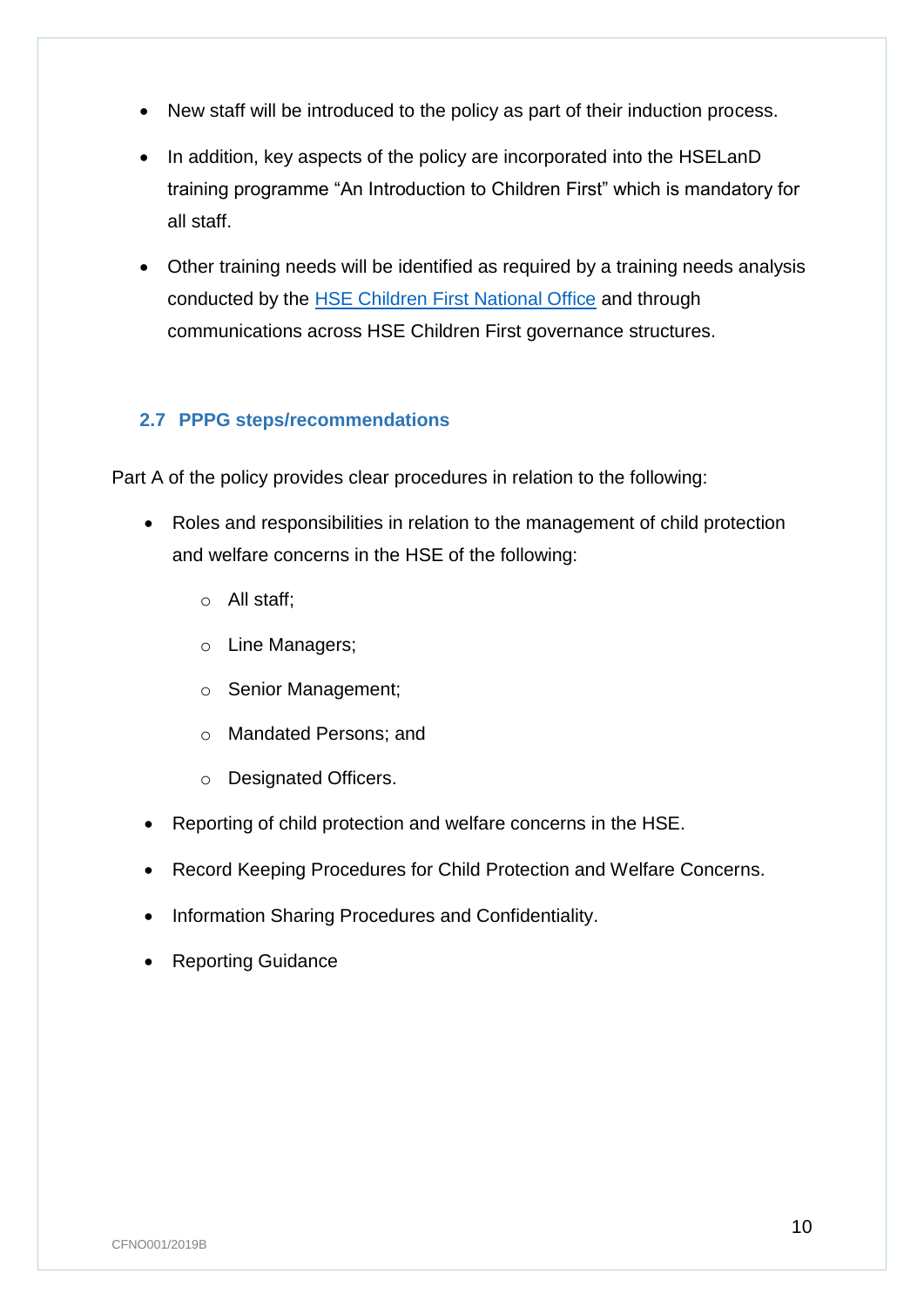## <span id="page-12-0"></span>**3. Governance and Approval**

#### <span id="page-12-1"></span>**3.1 Governance arrangements**

The Policy is governed by existing compliance assurance processes within the HSE. It is further supported by HSE Children First Governance Structures, which comprises of Operational Steering Committees at CHO/HG/NS level; a HSE Children First Oversight Committee and the HSE Children First National Office.

## <span id="page-12-2"></span>**3.2 Method for assessing the PPPG in meeting the standards outlined in the HSE National Framework for developing PPPGs**

The policy, and related procedures, was developed in accordance with the PPPG Framework for developing PPPGs. The PPPG checklist was used to assess compliance with the standards.

## <span id="page-12-3"></span>**3.3 Copyright/permission sought**

The primary source of information contained within the policy, and related procedures, is publicly available and/or has been referenced accordingly. With regard to Appendix 1 in Part A of the Policy and Procedure, *Abuse and neglect: Definitions, signs and symptoms and reporting thresholds*, permission was received from Jan Webb to use material from her book J. Webb 'Safeguarding and Protecting Children: The Roles and Responsibilities of the Emergency Department Practitioner' in K. Cleaver, and J. Webb, eds., *The Emergency Care of Children: An Evidence Based Approach.* Blackwell Science.

#### <span id="page-12-4"></span>**3.4 PPPG Checklist**

The PPPG checklist was signed prior to approval of the Policy and is retained in the Children First National Office – Shared Drive\_ CPW Policy Review folder. A copy is available on request.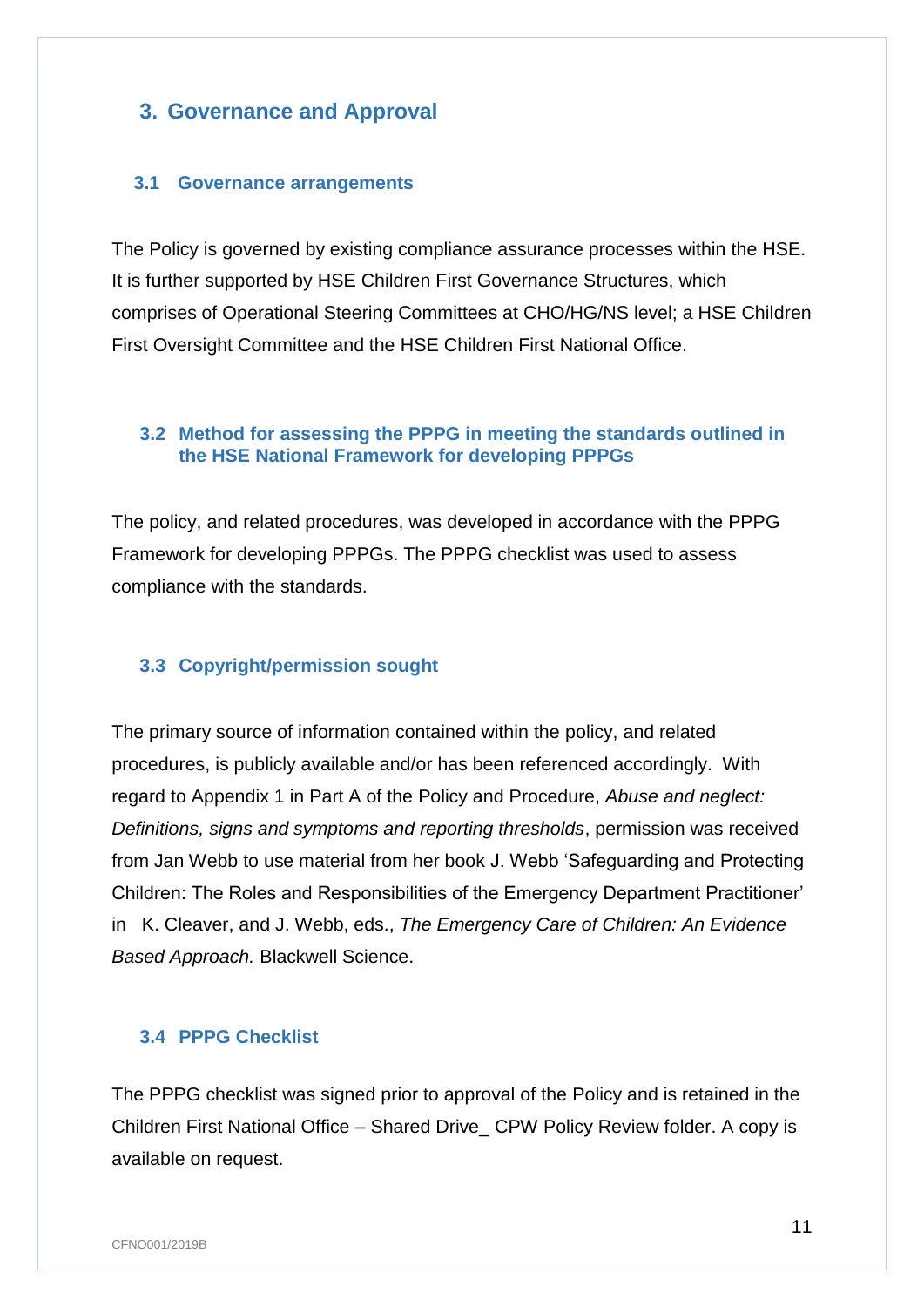## <span id="page-13-0"></span>**4. Communication and Dissemination**

#### <span id="page-13-1"></span>**4.1 Communication and dissemination plan**

The Policy and Procedure will be available on the [HSE Children First website,](http://www.hse.ie/childrenfirst) and will be disseminated in accordance with the HSE Children First National Office communications plan for same. This includes policy briefings coordinated through the HSE Children First Governance structures and to other staff as required. There will be a general broadcast to all HSE staff. Various additional media approaches will also be utilised to circulate key messages in relation to the policy.

## <span id="page-13-2"></span>**5. Implementation**

#### <span id="page-13-3"></span>**5.1 Facilitators to Implementation**

Implementation of the procedures identified within the policy is an on-going task for senior management in order to ensure effective implementation of Children First guidance and legislation within the HSE. Management are assisted in this task by the establishment of Children First Operational Steering Committees throughout Community Health Care Organisations and Hospital Groups across the HSE. The HSE Children First National Office is available to support these committees with their work. As implementation of Children First guidance and legislation is both a legal and policy requirement, it also falls within the remit of management and staff, who are key facilitators in the implementation of this policy as part of their core duties, roles and responsibilities.

## <span id="page-13-4"></span>**5.2 Barriers to Implementation**

The role of a Designated Liaison Person (DLP), as contained within the 2016 version, was to ensure that reporting procedures were followed, and to be a resource person for any staff member or volunteer who has a child protection or welfare concern.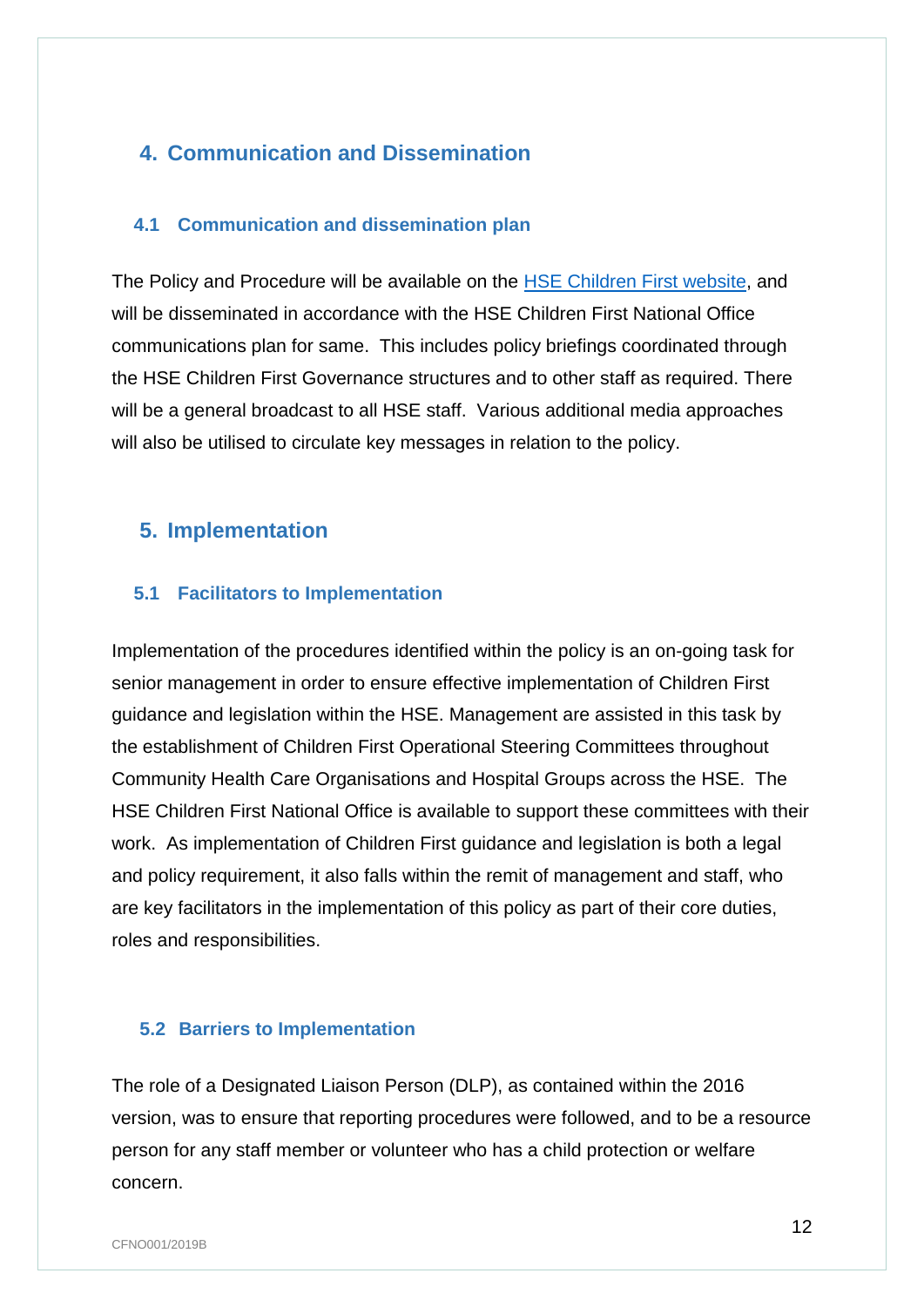This role was considered by Senior Management to be a potential barrier to the implementation of the HSE Child Protection and Welfare Reporting Procedure, particularly in the context of new reporting requirements under the Children First Act 2015, which was fully commenced in December 2017 and places a legal responsibility on Mandated Persons to report child protection or welfare concerns to Tusla. This reporting responsibility cannot be discharged by another person, for example a DLP, on behalf of a Mandated Person.

Given line management responsibilities within the HSE to support their staff, it was also considered in the context of mandated reporting, that a direct line of responsibility should be maintained between line managers and staff, particularly staff who are Mandated Persons.

Where senior management consider that delegating functions to a person(s) would assist the implementation of Children First in a particular HSE service, due to its needs or circumstances, they may appoint/delegate such a resource. If such resource is put in place, Line Manager responsibility in relation to decisions made by their staff must be preserved.

## <span id="page-14-0"></span>**5.3 Education/training required to implement this policy and procedures.**

- National briefings in relating to the policy will be made available as required.
- Information regarding the procedures contained within the policy is included in the HSE eLearning training programme 'An Introduction to Children First', which is mandatory for all staff. This is available at [www.hseland.ie.](http://www.hseland.ie/)
- Further resources are available from the HSE Children First National Office website [\(www.hse.ie/childrenfirst\)](http://www.hse.ie/childrenfirst) to assist with the implementation of this policy.

## <span id="page-14-1"></span>**5.4 Lead person(s) responsible for the Implementation of this Policy and Procedures.**

National Directors, Chief Officers and Hospital Group Chief Executive Officers are responsible for ensuring that the policy is implemented throughout their Community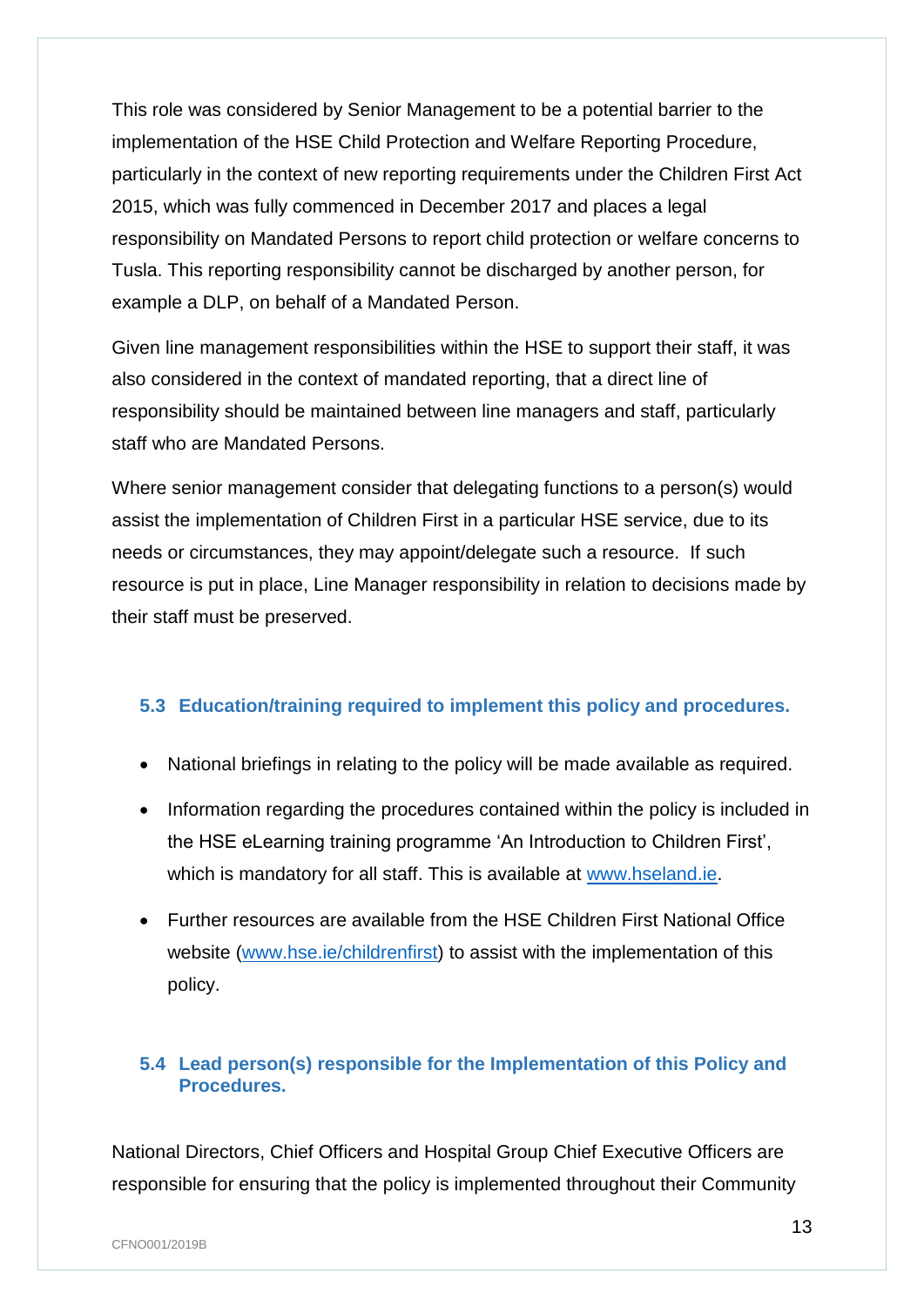Health Care Organisations, HSE Hospitals and National Services. Senior management and all line managers have a key role in ensuring that the necessary structures are in place to oversee compliance. Key responsibilities are outlined in Part A, Sections 4.2 and 4.3.

## <span id="page-15-0"></span>**6. Monitoring, Audit and Evaluation**

The HSE Children First National Office will, using the HSE Children First Governance Structures, continue to take a lead role in monitoring and evaluating the achievement of the objectives set out in section 1.3 above and procedure.

## <span id="page-15-1"></span>**7. Revision/Update**

## <span id="page-15-2"></span>**7.1 Procedure for the update of this Policy**

A review of the HSE Child Protection and Welfare Policy will commence two years from date of publication, or sooner where there is a significant material change to matters of relevance within this policy.

The HSE Children First National Office will take the lead role in reviewing the Policy, which shall be reviewed in line with the HSE National Framework for developing Policies, Procedures, Protocols and Guidelines.

## <span id="page-15-3"></span>**7.2 Method for amending the PPPG if new evidence emerges**

New evidence which may impact on the PPPG may be submitted to the HSE Children First National Office directly, or through the HSE Children First Governance structures in place to monitor the implementation and review of Children First guidance and legislation within the HSE.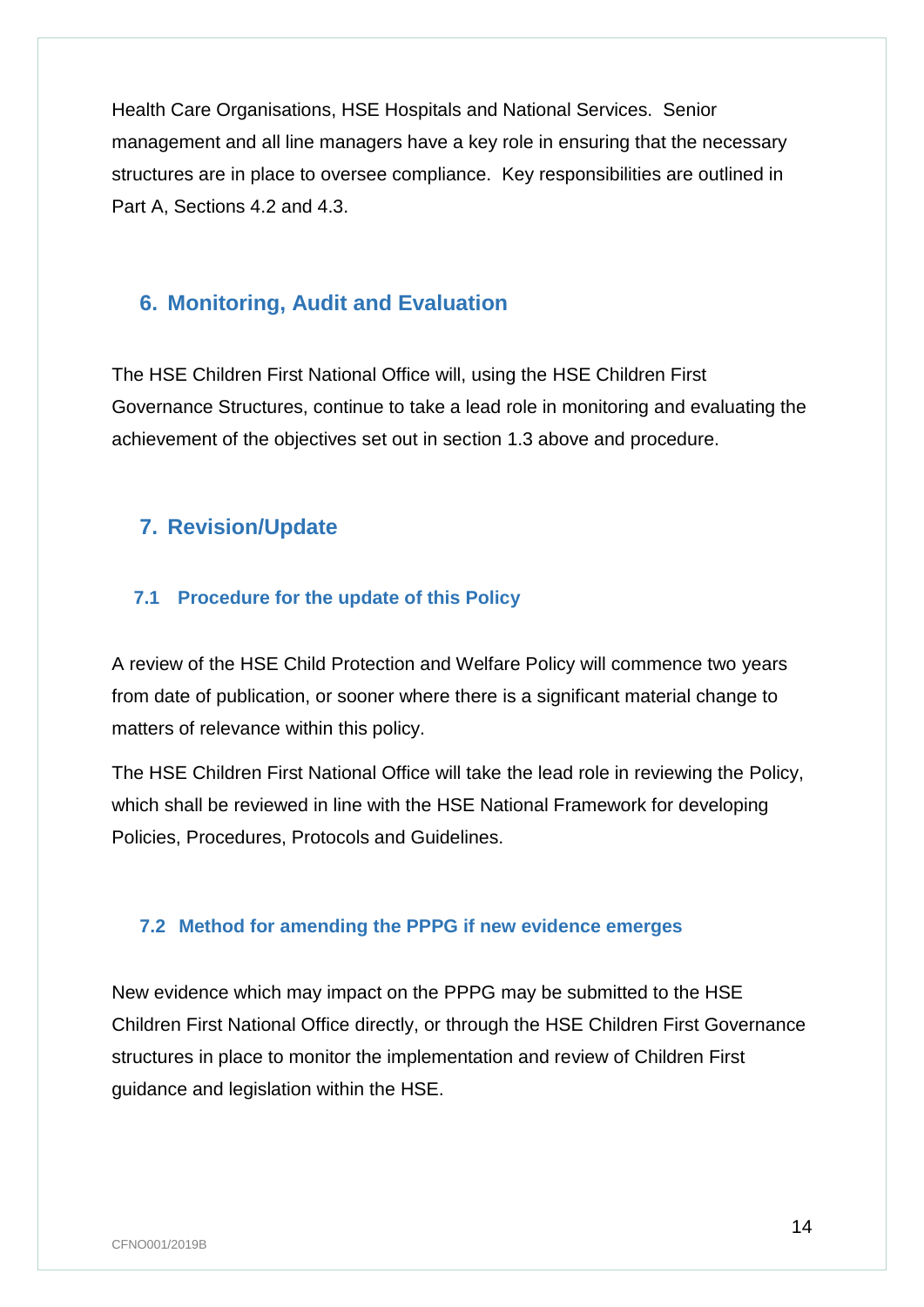Where evidence may have implications within and beyond the remit of the HSE, this information may be presented for review to the Children First Inter-Departmental Group, chaired by the Department of Children and Youth Affairs, for consideration.

Where new evidence is considered to have a material impact on the PPPG, the review timeframe may be amended to reflect the priority and impact of this information.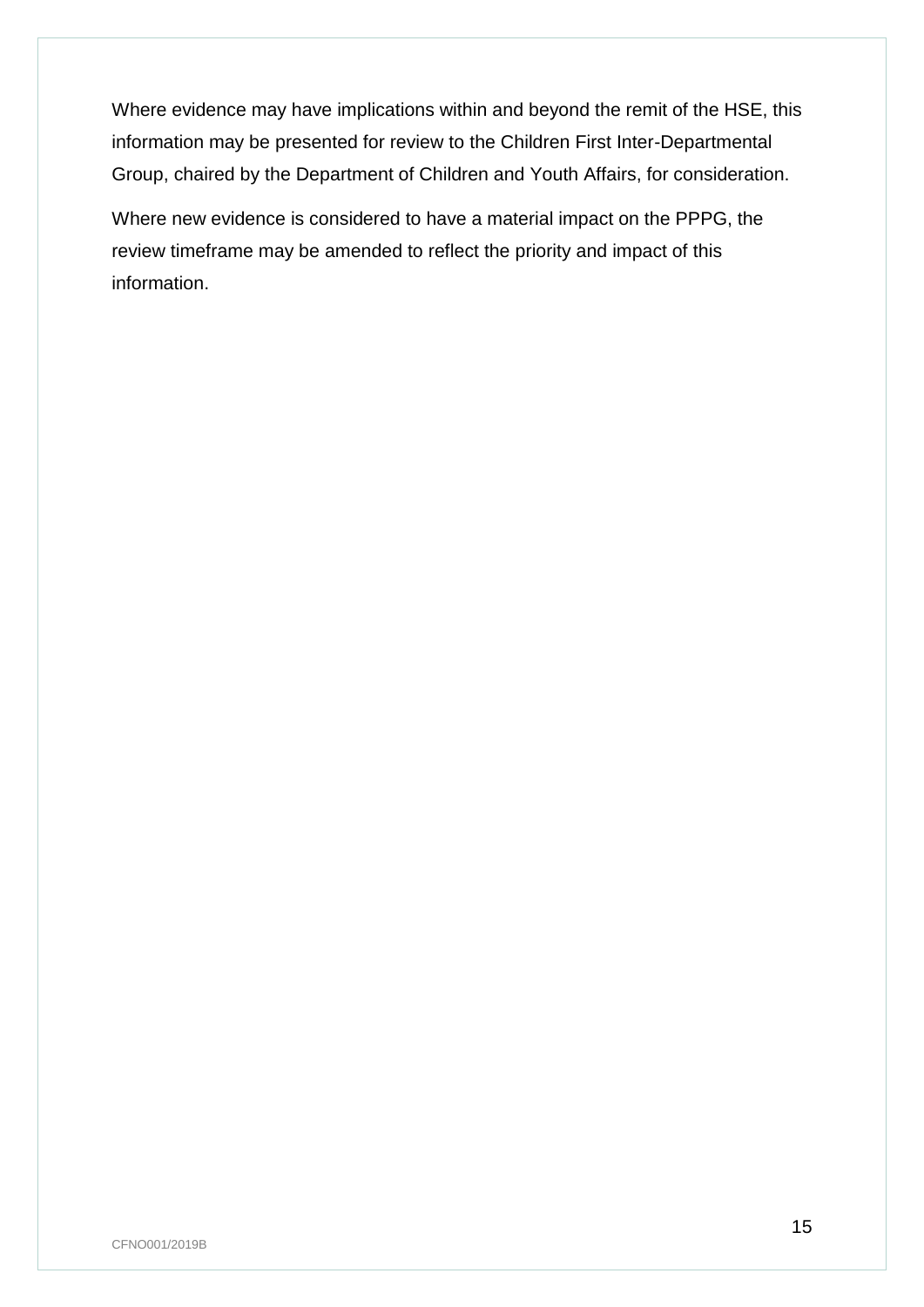## <span id="page-17-0"></span>**References [Source documents may be accessed by clicking hyperlink]**

- A Guide for the Reporting of Child Protection and Welfare Concerns [https://www.tusla.ie/uploads/content/4214-](https://www.tusla.ie/uploads/content/4214-TUSLA_Guide_to_Reporters_Guide_A4_v3.pdf) [TUSLA\\_Guide\\_to\\_Reporters\\_Guide\\_A4\\_v3.pdf](https://www.tusla.ie/uploads/content/4214-TUSLA_Guide_to_Reporters_Guide_A4_v3.pdf)
- Child and Family Agency Act 2013 <http://www.irishstatutebook.ie/eli/2013/act/40/enacted/en/html>
- Child Care Act 1991 [http://www.irishstatutebook.ie/eli/1991/act/17/enacted/en/html?q=Child+Care+Act](http://www.irishstatutebook.ie/eli/1991/act/17/enacted/en/html?q=Child+Care+Act&years=1991) [&years=1991](http://www.irishstatutebook.ie/eli/1991/act/17/enacted/en/html?q=Child+Care+Act&years=1991)
- Child Care (Amendment) Act 2007 <http://www.irishstatutebook.ie/eli/2007/act/26/enacted/en/html>
- Child Protection and Welfare Practice Handbook (HSE) 2011 [https://www.tusla.ie/uploads/content/CF\\_WelfarePracticehandbook.pdf](https://www.tusla.ie/uploads/content/CF_WelfarePracticehandbook.pdf)
- Child Protection and Welfare Practice Handbook 2 (Tusla) 2019 [https://www.tusla.ie/uploads/content/Tusla\\_Child\\_Protection\\_Handbook2.pdf](https://www.tusla.ie/uploads/content/Tusla_Child_Protection_Handbook2.pdf)
- Children First Act 2015 <http://www.irishstatutebook.ie/eli/2015/act/36/enacted/en/html>
- Children First National Guidance for the Protection and Welfare of Children (2017) - [https://www.hse.ie/eng/services/list/2/primarycare/childrenfirst/children](https://www.hse.ie/eng/services/list/2/primarycare/childrenfirst/children-first-national-guidance.html)[first-national-guidance.html](https://www.hse.ie/eng/services/list/2/primarycare/childrenfirst/children-first-national-guidance.html)
- Criminal Justice Act 2006 <http://www.irishstatutebook.ie/eli/2006/act/26/enacted/en/print>
- Criminal Justice (Female Genital Mutilation) Act 2012 <http://www.irishstatutebook.ie/eli/2012/act/11/section/2/enacted/en/html>
- Criminal Law (Sexual Offences) Act 2017 <http://www.irishstatutebook.ie/eli/2017/act/2/enacted/en/html>
- Criminal Justice (Withholding of Information on Offences against Children and Vulnerable Persons) Act 2012 <http://www.irishstatutebook.ie/eli/2012/act/24/enacted/en/html>
- Data Protection Act 1988 <http://www.irishstatutebook.ie/eli/1988/act/25/enacted/en/html>
- Data Protection (Amendment) Act 2003 <http://www.irishstatutebook.ie/eli/2003/act/6/enacted/en/html>
- Domestic Violence Act 2018 <http://www.irishstatutebook.ie/eli/2018/act/6/enacted/en/html>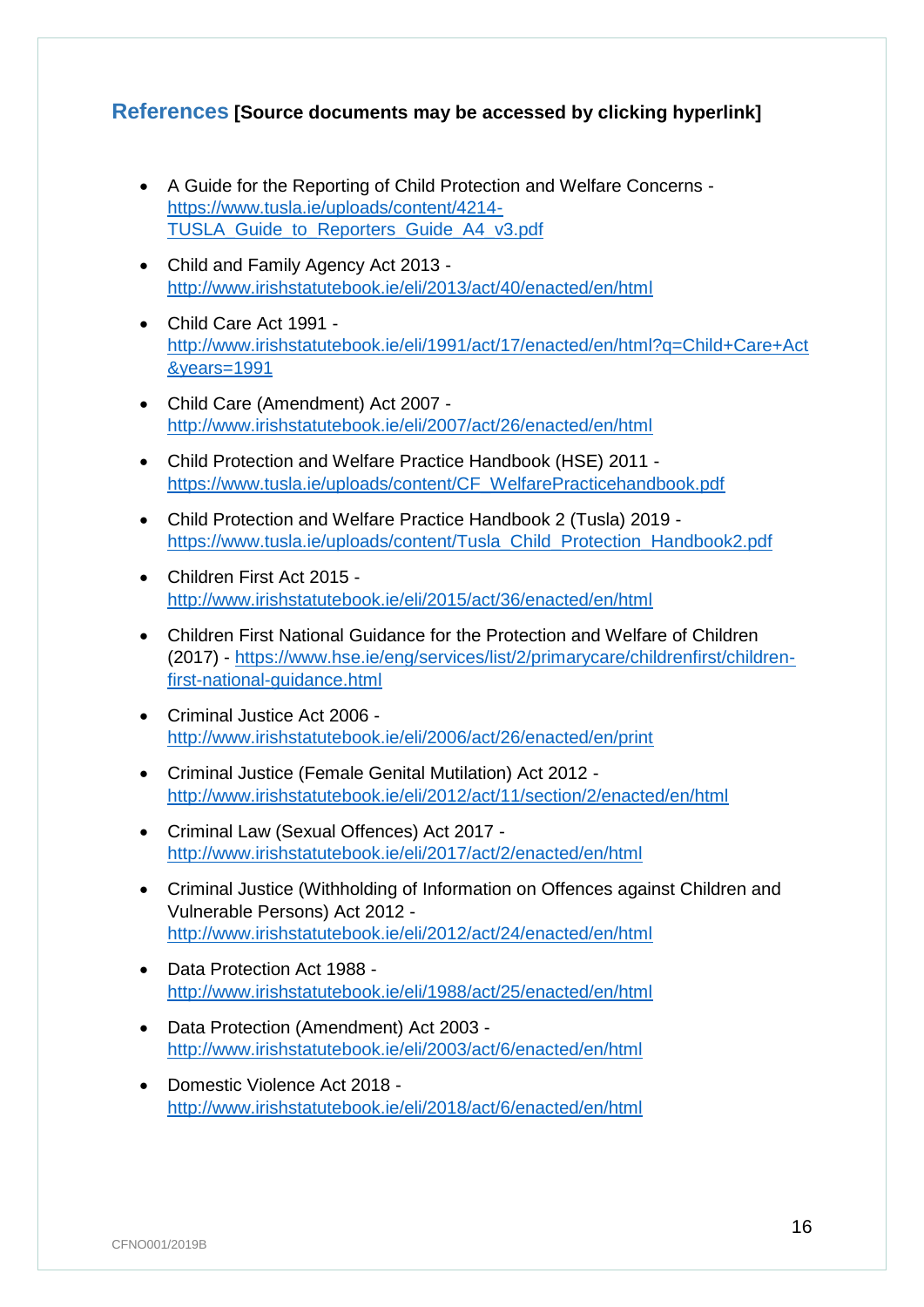- General Data Protection Regulation (GDPR) 'GDPR IT'S EVERYONE'S RESPONSIBILITY' An Introductory Guide for Health Service Staff 2018 <https://www.hse.ie/eng/services/yourhealthservice/info/dp/dpstaffguide.pdf>
- HSE Child Protection and Welfare Policy (Part A) [https://www.hse.ie/eng/services/list/2/primarycare/childrenfirst/resources/hsecpw](https://www.hse.ie/eng/services/list/2/primarycare/childrenfirst/resources/hsecpwpolicy.pdf) [policy.pdf](https://www.hse.ie/eng/services/list/2/primarycare/childrenfirst/resources/hsecpwpolicy.pdf)
- HSE Children First National Office Contact Details [https://www.hse.ie/eng/services/list/2/primarycare/childrenfirst/contactus/contactu](https://www.hse.ie/eng/services/list/2/primarycare/childrenfirst/contactus/contactus.html) [s.html](https://www.hse.ie/eng/services/list/2/primarycare/childrenfirst/contactus/contactus.html)
- HSE Children First Website <https://www.hse.ie/eng/services/list/2/primarycare/childrenfirst/>
- HSE Corporate Child Safeguarding Statement [https://www.hse.ie/eng/services/news/media/pressrel/child-safeguarding](https://www.hse.ie/eng/services/news/media/pressrel/child-safeguarding-statement.pdf)[statement.pdf](https://www.hse.ie/eng/services/news/media/pressrel/child-safeguarding-statement.pdf)
- HSE Policy on Record Retention Periods 2013 <https://www.hse.ie/eng/services/yourhealthservice/info/dp/recordretpolicy.pdf>
- HSE Standards and Recommended Practices for Healthcare Records Management 2007 [https://www.hse.ie/eng/about/who/qualityandpatientsafety/safepatientcare/healthr](https://www.hse.ie/eng/about/who/qualityandpatientsafety/safepatientcare/healthrecordsmgt/healthcare-records-management.html) [ecordsmgt/healthcare-records-management.html](https://www.hse.ie/eng/about/who/qualityandpatientsafety/safepatientcare/healthrecordsmgt/healthcare-records-management.html)
- Mandated Assisting Protocol for Tusla Staff [https://www.tusla.ie/uploads/content/4214-](https://www.tusla.ie/uploads/content/4214-TUSLA_Mandated_Assisting_Protocol_A4_v3.pdf) [TUSLA\\_Mandated\\_Assisting\\_Protocol\\_A4\\_v3.pdf](https://www.tusla.ie/uploads/content/4214-TUSLA_Mandated_Assisting_Protocol_A4_v3.pdf)
- National Vetting Bureau (Children and Vulnerable Persons) Act 2012 <http://www.irishstatutebook.ie/eli/2012/act/47/enacted/en/html>
- Protected Disclosures Act 2014 <http://www.irishstatutebook.ie/eli/2014/act/14/enacted/en/html>
- Protections for Persons Reporting Child Abuse Act 1998 <http://www.irishstatutebook.ie/eli/1998/act/49/enacted/en/html>
- Trust in care: policy for health service employers on upholding the dignity and welfare of patient / clients and the procedure for managing allegations of abuse against staff members. HSE 2005 - [https://www.hse.ie/eng/staff/resources/hr](https://www.hse.ie/eng/staff/resources/hr-publications/trust-in-care.pdf)[publications/trust-in-care.pdf](https://www.hse.ie/eng/staff/resources/hr-publications/trust-in-care.pdf)
- UN General Assembly, Convention on the Rights of the Child, 20 November 1989, United Nations, Treaty Series, vol. 1577 <https://www.ohchr.org/EN/ProfessionalInterest/Pages/CRC.aspx>

J. Webb 'Safeguarding and Protecting Children: The Roles and Responsibilities of the Emergency Department Practitioner' in K. Cleaver, and J. Webb, eds., *The Emergency Care of Children: An Evidence Based Approach.* Blackwell Science.